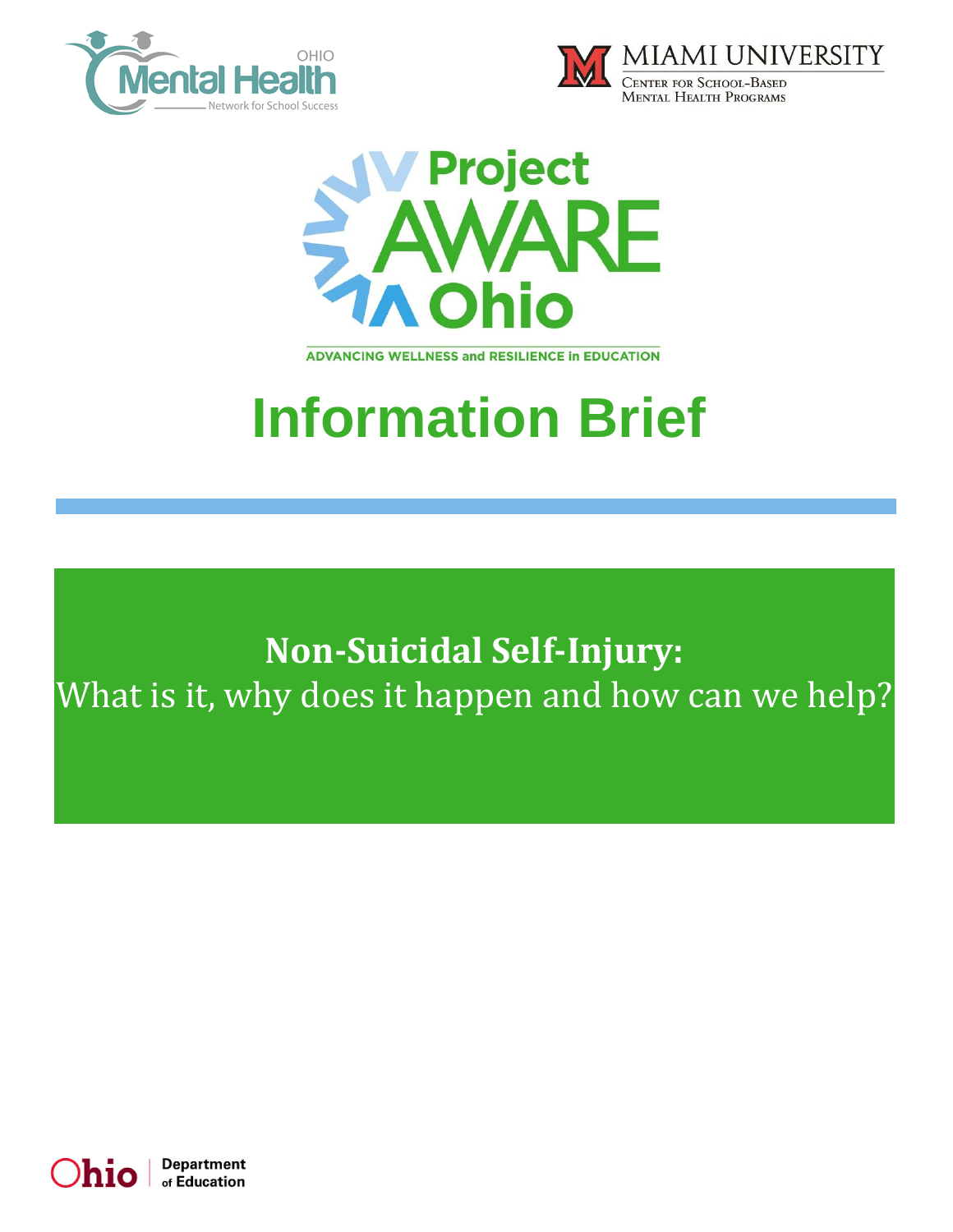



## **What is Non-Suicidal Self-Injury (NSSI)?**

Non-suicidal self-injury (NSSI) refers to when people intentionally harm themselves but do not have any intent to kill themselves.<sup>1</sup> There are a number of ways that people injure themselves including cutting, burning, biting, bruising, scratching, constricting, inhaling, picking and scalding.<sup>5</sup> Of all of the methods, cutting is the most common form of NSSI; however, most people who self-injure engage in multiple methods.1,5

#### **Why do people engage in NSSI?**

Although there are a number of reasons why people self-harm, below are some of the most common reasons why people self-harm in rank order.<sup>1</sup>

- 1. To temporarily alleviate overwhelming negative emotions
- 2. To punish themselves
- 3. To produce physical signs of emotional distress

#### **Who self-injures?**

**Age**. Although people engage in self-injury across the lifespan, self-injury is most common in adolescents and typically begins when individuals are 13 to 14 years of age.<sup>1</sup> Research has indicated that anywhere between 15 to 23 percent of adolescents report engaging in NSSI; however, more recent community samples have shown that anywhere between 33 to 50 percent of adolescents have reported engaging in NSSI.<sup>1,4,5</sup> In contrast, only 6 percent of adults report engaging in these types of behaviors.<sup>1</sup>

**Gender.** Recent research has indicated that neither men nor women self-injure more; however, men and women tend to engage in different methods of selfinjury.<sup>1</sup> More specifically, women are more likely to engage in cutting as self-injury methods whereas men are more likely to engage in hitting or burning themselves.<sup>1</sup>

**Sexual Orientation.** Self-injury has been shown to be more prevalent among people who report non-heterosexual orientations such as lesbian, gay, bisexual, and questioning.<sup>1</sup>

**Ethnicity.** Research also has revealed that individuals who identify as European American/Caucasian are more likely to engage in self-injury as compared to other ethnic or racial groups (e.g., African American/Black, Latino/Hispanic, Asian/Asian American).<sup>1</sup>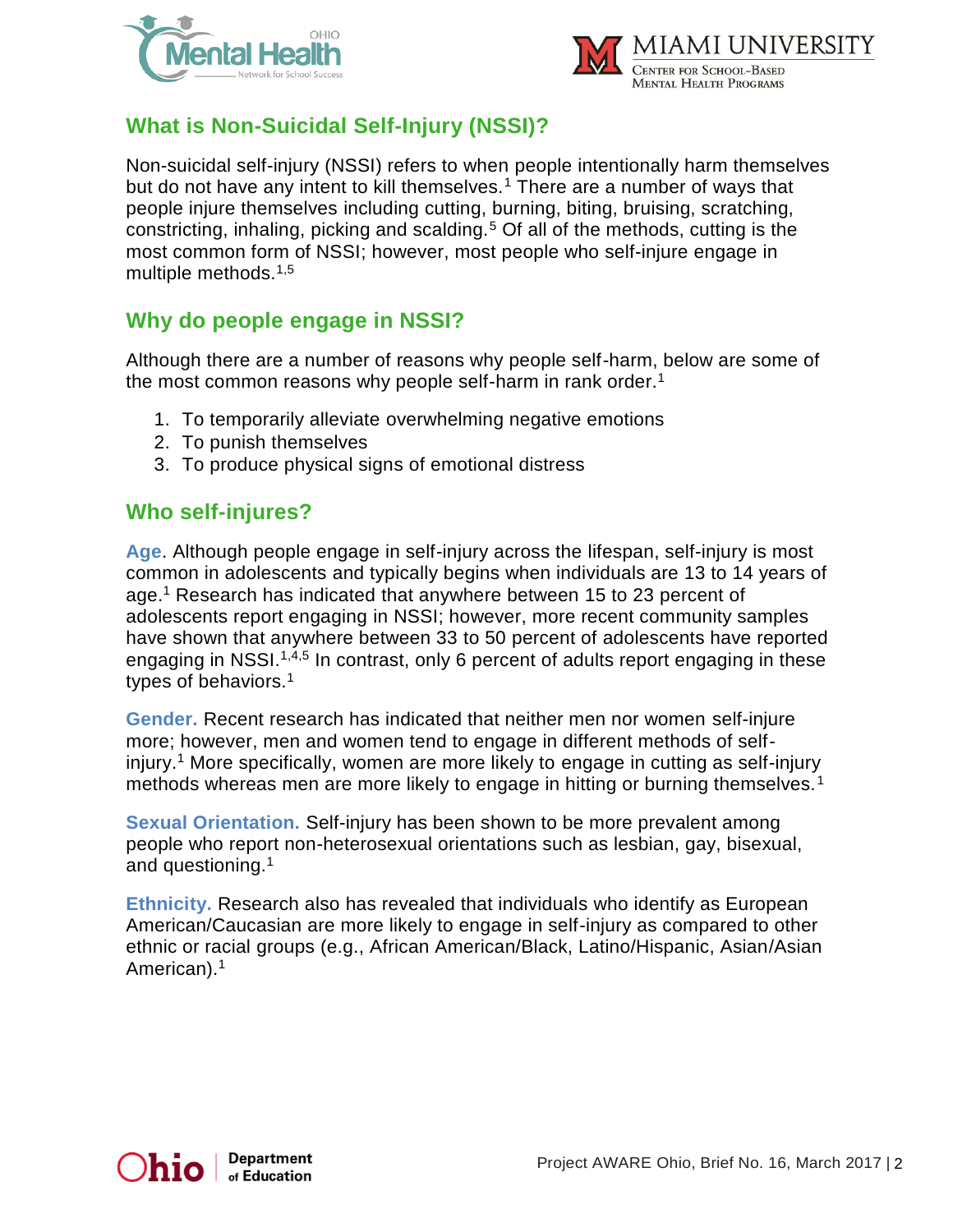



#### **How are NSSI and suicide related?**

**Differences between NSSI and suicidality.** NSSI is different from suicide in a number of ways.

- 1. NSSI is much more prevalent than suicide<sup>1</sup>
- 2. NSSI results in less medically severe and less lethal bodily harm than suicide attempts<sup>1</sup>
- 3. Most often, people engage in NSSI without having suicidal ideation<sup>1</sup>
- 4. People who engage in NSSI do not intend to end their own lives<sup>1</sup>

**The relationship between NSSI and suicide.** Although people who engage in NSSI do not intent to end their own lives, engaging in NSSI can increase a person's risk for suicide. More specifically, individuals who self-injure reduce their fears of selfinflicted injury and sensitivity to pain. This reduction in fear and sensitivity increases a person's capability to act on suicidal behaviors in the future when distressed.<sup>1</sup> In fact, a recent study found that 70 percent of adolescents who engaged in NSSI had made at least one suicide attempt and 55 percent had made multiple suicide attempts.<sup>4</sup>

#### **Common myths about NSSI**

**Myth.** People who self-injure are looking for attention or are trying to be manipulative.

- **Fact.** Most people engage in self-injury to alleviate overwhelming negative emotions.<sup>1</sup> In fact, most people who engage in self-injury do so in private and never tell others.<sup>4</sup>
- **Myth.** People who self-injure have mental disorders.
- **Fact.** Recent research found that nearly 50 percent of adolescents and young adults who engaged in NSSI did not have a diagnosed mental disorder.<sup>1</sup>
- **Myth.** People engage in NSSI because they were sexually abused as children.
- **Fact.** Recent research found that NSSI is not the result of a child sexual abuse history, nor does having a child sexual abuse history increase someone's risk of engaging in NSSI.<sup>1</sup>
- **Myth.** Self-injury is just a phase and people can "outgrow" these behaviors.
- **Fact.** Although NSSI is more common in adolescent populations, adults also engage in NSSI.<sup>1</sup> In fact, a recent study found that 65 percent of adults who engaged in NSSI began self-injuring before the age of 18.<sup>2</sup>

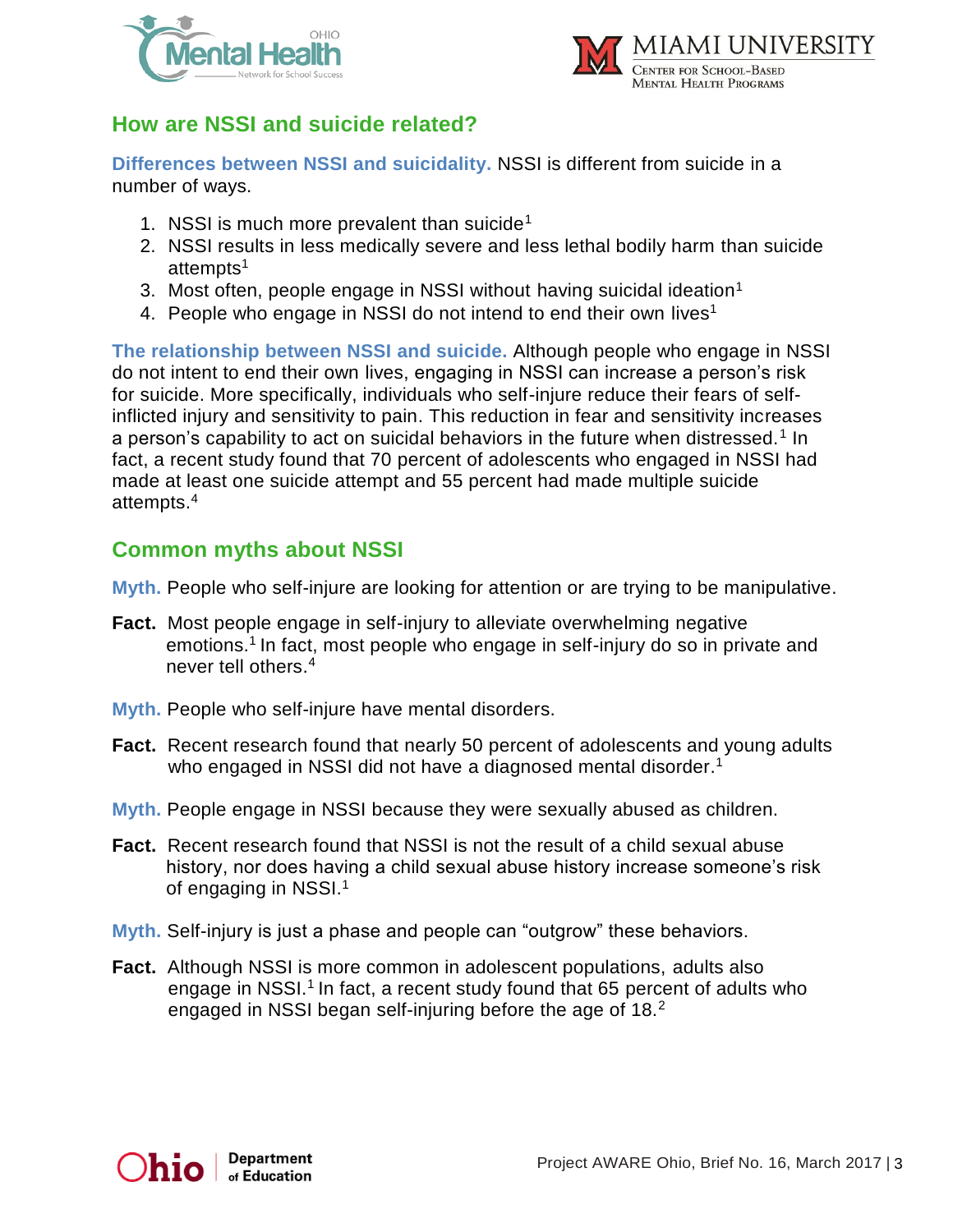



#### **How can you help individuals who engage in NSSI?**

Because people who self-injure typically do so in private and do not tell others, it is important to be able to recognize and talk to people who engage in NSSI in order to get them help. Below are some steps to help you recognize and talk to people you suspect are engaging in NSSI.

- 1. If you suspect individuals are engaging in self-injury, try to be more watchful of potential injured areas before talking to them. Typical areas where self-injury occurs are on the arms, legs and torso.
	- Some typical signs that indicate that people might be engaging in self-injury include:
		- **.** Unexplained injuries or scars
		- Covering up their body constantly, even when the weather or situation calls for other clothing choices
		- **EXECT** Claims of frequent accidents to explain injuries or scars
		- **Blood stains appearing on clothing, tissues or other places**
		- **Mood or behavior changes that result in isolation**
	- It is very important to *be respectful and not spy on individuals* to try to see body parts where you suspect self-injury. If you are unable to see any areas of injury, it would be better to ask individuals about whether they are engaging in such behaviors.
- 2. Deal with your own feelings before talking to the person engaging in self-injury.
	- Finding out that someone is self-injuring can be upsetting*. Before talking to someone about self-injury, it is important to deal with your own thoughts and feelings about the practice of self-injury.* Reach out to a friend or professional who you know will keep the information confidential and has experience dealing with these types of issues. Processing your own thoughts and feelings can help you be more empathic when you talk to the person who self-injures.
- 3. Prepare a safe and quiet environment free of distractions to talk to the individuals who are self-injuring.
	- Try to pick a neutral environment with the least amount of distractions (e.g., silence all electronic devices and or get a babysitter for children).
- 4. Tell individuals who self-injure that you care about them.
	- Take some time to review your relationship with the individuals and to tell them how much you care.
	- Remind the individuals that they are not alone and that you are there to provide help and support.

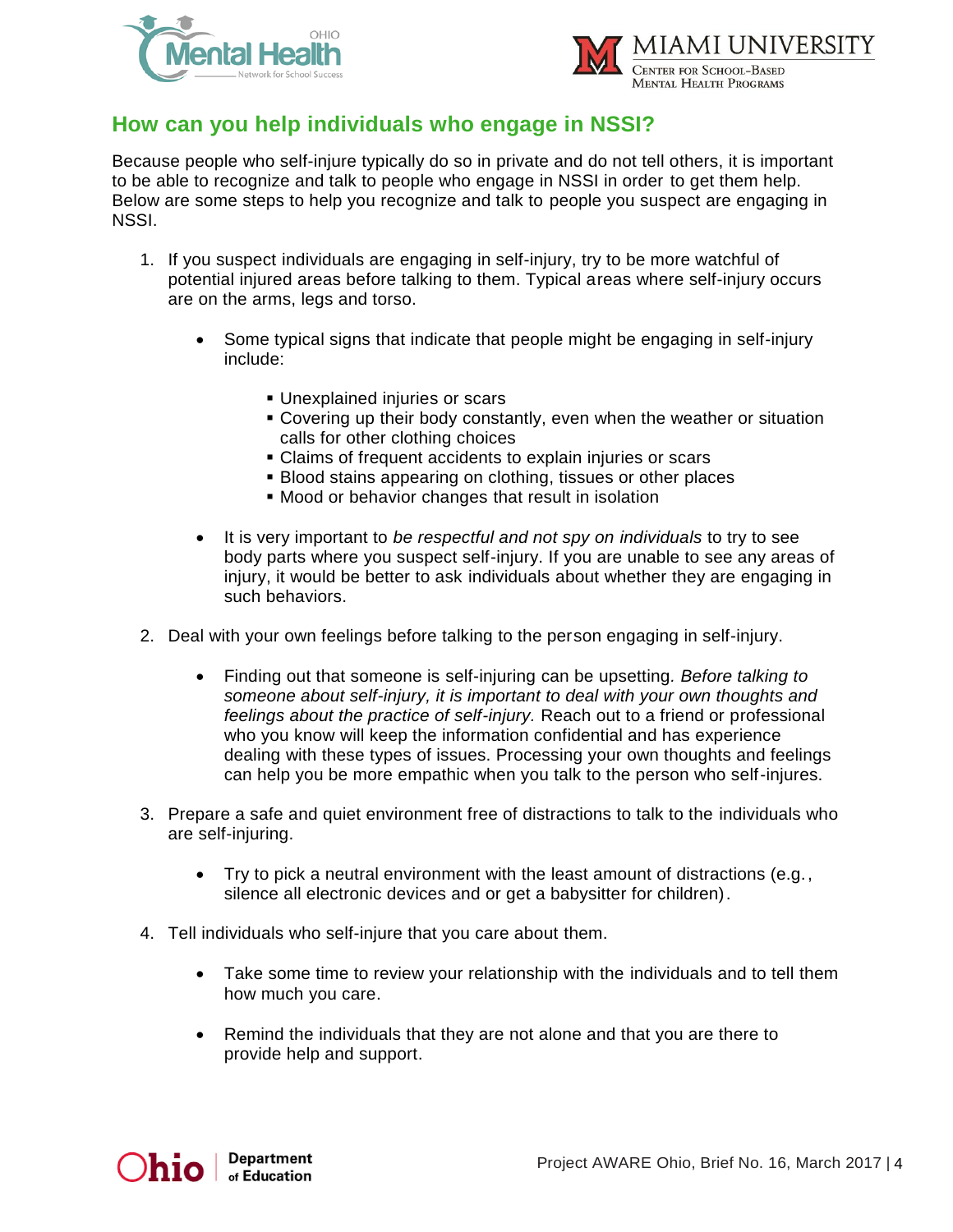



- 5. Ask the individuals if they are engaging in self-injury.
	- Many people fear that directly asking individuals about self-injury will worsen the problem or escalate the behaviors to a suicide attempt. However, research has shown that asking someone about self-injury actually reduces someone's risk of using self-injury as a coping method in the future as the person will have access to other resources when distressed.<sup>6</sup>
	- Talk in a direct and empathic manner. For instance, you may something like, "I have noticed some unusual scars on your body and you seem sad lately. Are you injuring yourself?"



- 6. Listen with an open mind and be empathic toward the individuals who are injuring themselves.
	- It can be difficult to talk to individuals you care about who are injuring themselves. However, the individuals may be more likely to get help if they feel that someone cares and is willing to listen to them.
	- Let the individuals who self-injure lead the conversation and ask open-ended questions. This will let the individuals who are self-injuring express their experiences in a manner that is comfortable.
	- Try to help the individuals focus on their feelings rather than on self-injuring.
	- Listen in an empathic manner by trying to understand what the individuals are going through. Try not do judge, shame, criticize or get angry with the people who self-injure. These reactions may increase risk for self-injury.
- 7. Don't keep the self-injury as a secret. Ask for support.
	- If the individuals who self-injure are teenagers, encourage them to talk to a trusted adult or caregiver about self-injury.
	- If you are the person supporting someone who self-injures, reach out for support from someone who can be trusted to keep the conversation confidential.
		- **E** Be honest with the individuals who self-injure and inform them who you will be talking with.

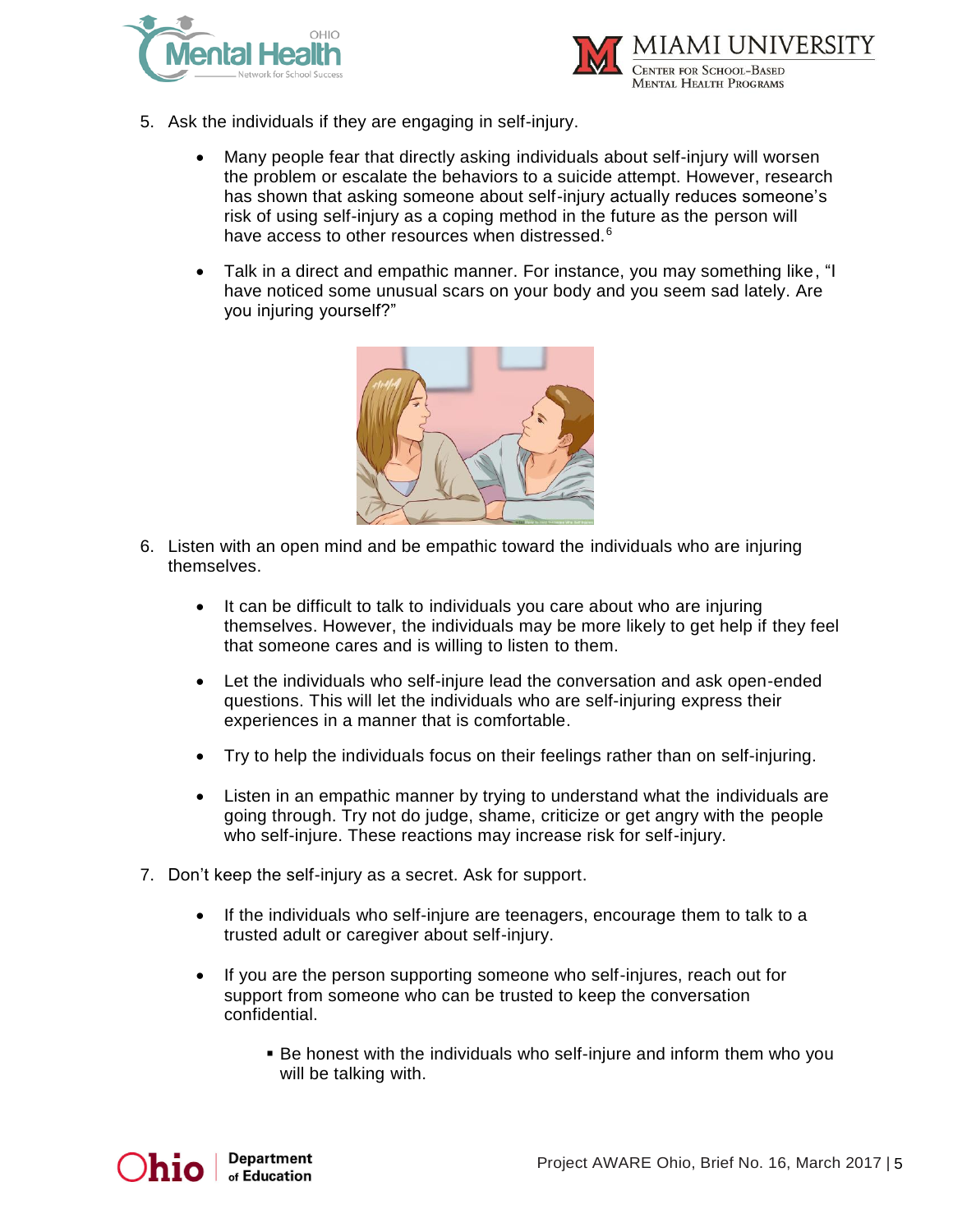



- 8. Work with the individuals who self-injure to find medical help.
	- Encourage the individuals to see a physician or mental health practitioner (e.g., a school counselor, school nurse or family physician) who can evaluate, diagnose and create a treatment plan.
		- **.** It may be difficult for the individuals to seek help, so offer to help with the process if you feel comfortable.

### **Additional resources for self-injury**

**Self-injury and Recovery Research and Resources (SIRRR):** The Cornell Research Program on Self-Injury and Recovery provides a wealth of information about self-injury and conducts trainings to help people better understand and respond to individuals who selfinjure. For more information, visit: [http://www.selfinjury.bctr.cornell.edu/about-self-injury.html.](http://www.selfinjury.bctr.cornell.edu/about-self-injury.html)

**Life Signs Self-Injury Guidance and Network Support:** The Life Signs website provides information about how to talk to someone who is self-injuring, as well as how to help someone who you suspect may be self-injuring. Specific recommendations are given about how to discuss difficult topics. For more information, visit: [http://www.lifesigns.org.uk/how-to](http://www.lifesigns.org.uk/how-to-react-when-your-friend-says-they-self-injure/)[react-when-your-friend-says-they-self-injure/.](http://www.lifesigns.org.uk/how-to-react-when-your-friend-says-they-self-injure/)

**HelpGuide.org:** HelpGuide.org provides information about why people self-harm, discusses common self-harm myths and provides concrete steps for both people who self-injure and those trying to help people who self-injure. For more information, visit: [https://www.helpguide.org/articles/anxiety/cutting-and-self-harm.htm.](https://www.helpguide.org/articles/anxiety/cutting-and-self-harm.htm)

**S.A.F.E. Alternatives Information Line:** The S.A.F.E. Alternatives Information Line provides referrals and support for individuals who engage in self-injury. If you or people you know engage in self-injury and would like to talk to someone, call **(800) 366-8288.**

**S.A.F.E. Alternatives Resources for Schools:** S.A.F.E. Alternatives Resources for Schools provides school staff members and volunteers with a comprehensive program to address self-injury in schools. For more information, visit: [http://www.selfinjury.com/schools/.](http://www.selfinjury.com/schools/)

**Self-Injury Outreach and Support:** Self-Injury Outreach and Support provides a helpful guide for how to navigate helping a friend who self-injures. There are a number of tips about how to identify and talk about self-harm with a friend. For more information, visit: [http://sioutreach.org/learn-self-injury/friends/#ffs-tabbed-110.](http://sioutreach.org/learn-self-injury/friends/#ffs-tabbed-110)

**Recover Your Life:** Recover Your Life is a forum for people who self-injure to connect and find support. They provide a number of resources, as well as confidential forums for individuals who self-injure to talk about their experiences. For more information, visit: [http://www.recoveryourlife.com/.](http://www.recoveryourlife.com/)